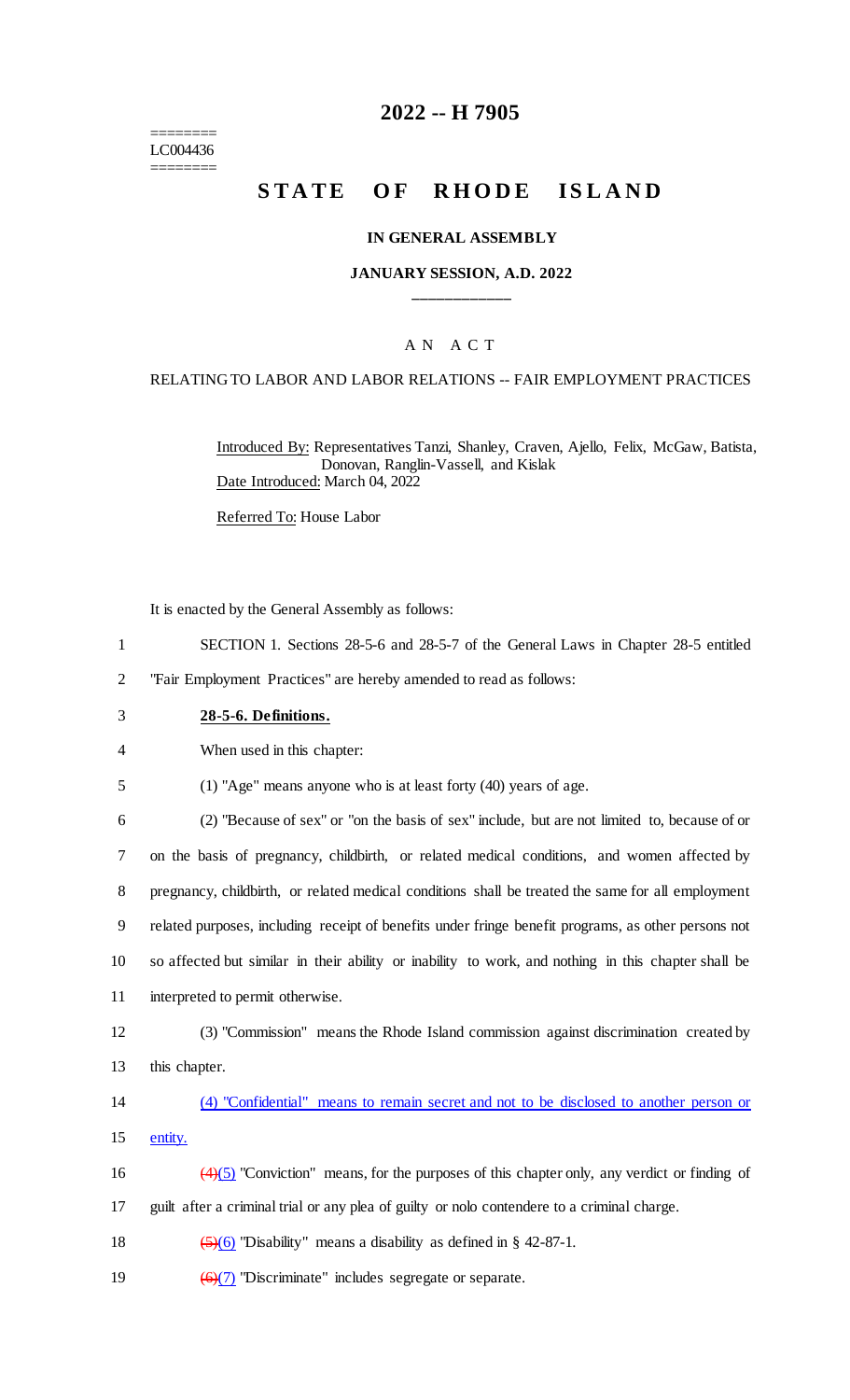1  $\left(7\right)(8)$ "Employee" does not include any individual employed by his or her parents, spouse, or child, or in the domestic service of any person.

 $\left(\frac{8}{9}\right)(9)$  "Employer" includes the state and all political subdivisions of the state and any person in this state employing four (4) or more individuals, and any person acting in the interest of an employer directly or indirectly.

 (ii) Nothing in this subdivision shall be construed to apply to a religious corporation, association, educational institution, or society with respect to the employment of individuals of its religion to perform work connected with the carrying on of its activities.

9  $(9)(10)$  "Employment agency" includes any person undertaking with or without compensation to procure opportunities to work, or to procure, recruit, refer, or place employees.

11 (10)(11) "Firefighter" means an employee the duties of whose position include work connected with the control and extinguishment of fires or the maintenance and use of firefighting apparatus and equipment, including an employee engaged in this activity who is transferred or promoted to a supervisory or administrative position.

 $\frac{(11)(12)}{2}$  "Gender identity or expression" includes a person's actual or perceived gender, as well as a person's gender identity, gender-related self image, gender-related appearance, or gender- related expression; whether or not that gender identity, gender-related self image, gender-related appearance, or gender-related expression is different from that traditionally associated with the person's sex at birth.

20  $\left(\frac{(12)(13)}{(12)(13)}\right)$  "Labor organization" includes any organization which exists for the purpose, in whole or in part, of collective bargaining or of dealing with employers concerning grievances, terms or conditions of employment, or of other mutual aid or protection in relation to employment.

  $\left(\frac{13}{14}\right)$  "Law enforcement officer" means an employee the duties of whose position include investigation, apprehension, or detention of individuals suspected or convicted of offenses against the criminal laws of the state, including an employee engaged in such activity who is transferred or promoted to a supervisory or administrative position. For the purpose of this subdivision, "detention" includes the duties of employees assigned to guard individua ls incarcerated in any penal institution.

 (15) "Non-disparagement agreement" means an agreement which restricts an individual from taking any action to include, but not be limited to, speaking or publicizing information that negatively impacts the other party to the agreement, to include the reputation, products, services, employees and management of the protected party.

 (14)(16) "Person" includes one or more individuals, partnerships, associations, organizations, corporations, legal representatives, trustees, trustees in bankruptcy, or receivers.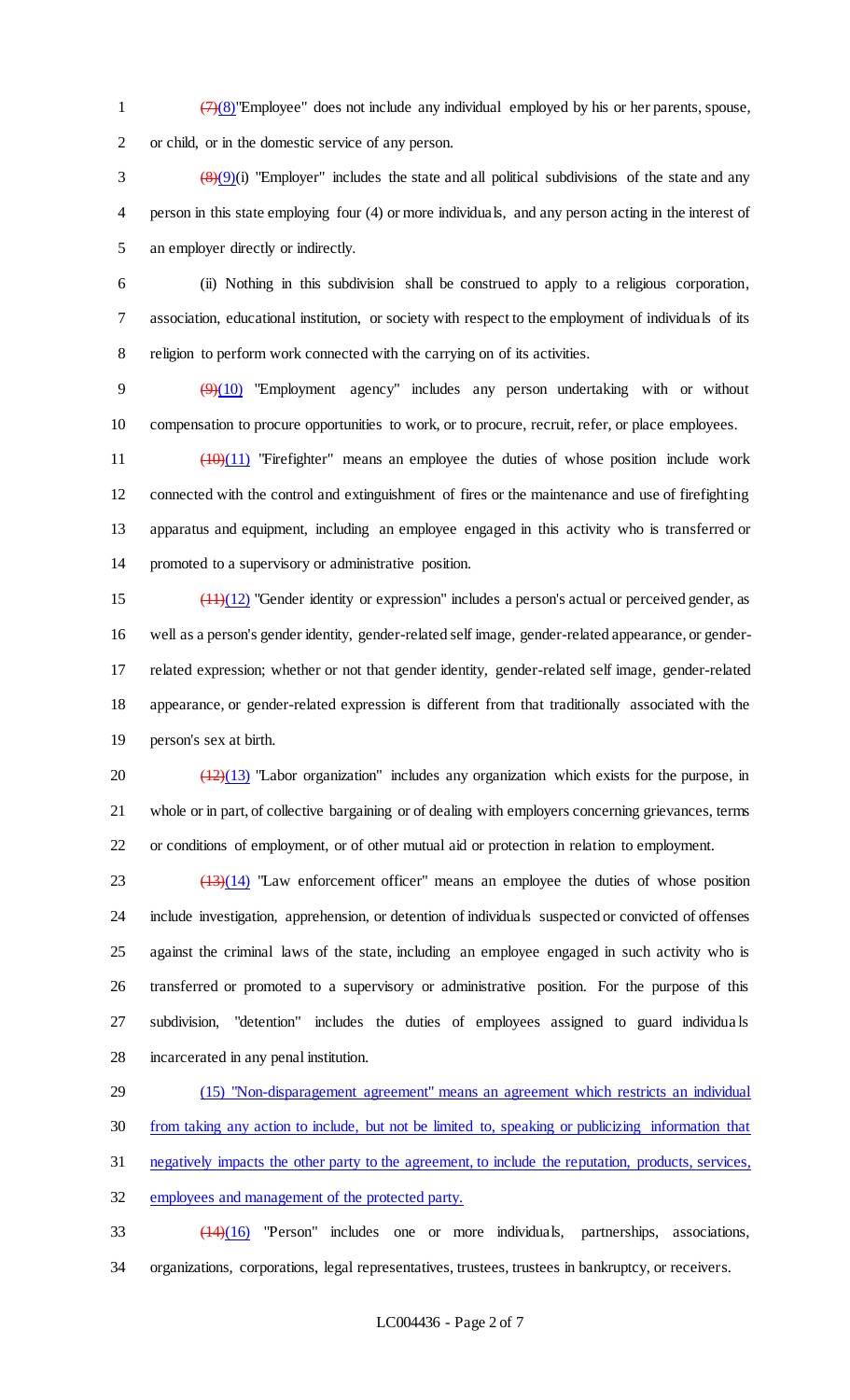$\frac{(15)(17)}{15}$  "Religion" includes all aspects of religious observance and practice, as well as belief, unless an employer, union, or employment agency demonstrates that it is unable to reasonably accommodate to an employee's or prospective employee's or union member's religious observance or practice without undue hardship on the conduct of its business.

 (16)(18) "Sexual orientation" means having or being perceived as having an orientation for heterosexuality, bisexuality, or homosexuality.

 $7 \left( \frac{17}{19} \right)$  The terms, as used regarding persons with disabilities:

 (i) "Auxiliary aids and services" and "reasonable accommodation" shall have the same meaning as those items are defined in § 42-87-1.1; and

(ii) "Hardship" means an "undue hardship" as defined in § 42-87-1.1.

**28-5-7. Unlawful employment practices.**

It shall be an unlawful employment practice:

(1) For any employer:

 (i) To refuse to hire any applicant for employment because of his or her race or color, religion, sex, sexual orientation, gender identity or expression, disability, age, or country of ancestral origin;

 (ii) Because of those reasons, to discharge an employee or discriminate against him or her with respect to hire, tenure, compensation, terms, conditions or privileges of employment, or any other matter directly or indirectly related to employment. However, if an insurer or employer extends insurance related benefits to persons other than or in addition to the named employee, nothing in this subdivision shall require those benefits to be offered to unmarried partners of named employees;

 (iii) In the recruiting of individuals for employment or in hiring them, to utilize any employment agency, placement service, training school or center, labor organization, or any other employee referring source which the employer knows, or has reasonable cause to know, discriminates against individuals because of their race or color, religion, sex, sexual orientation, gender identity or expression, disability, age, or country of ancestral origin;

 (iv) To refuse to reasonably accommodate an employee's or prospective employee's disability unless the employer can demonstrate that the accommodation would pose a hardship on 30 the employer's program, enterprise, or business;  $\Theta$ 

 (v) When an employee has presented to the employer an internal complaint alleging harassment in the workplace on the basis of race or color, religion, sex, disability, age, sexual orientation, gender identity or expression, or country of ancestral origin, to refuse to disclose in a timely manner in writing to that employee the disposition of the complaint, including a description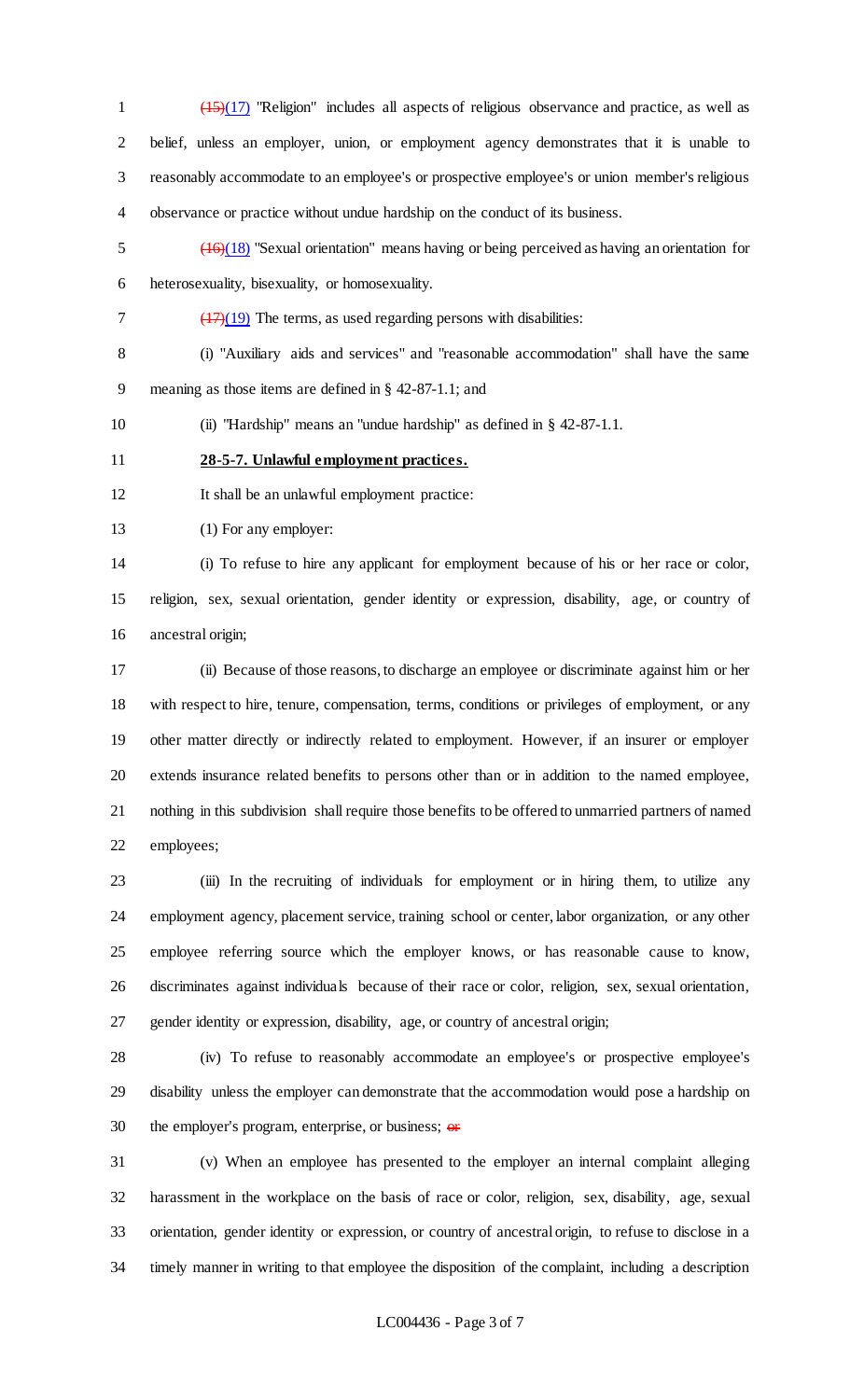of any action taken in resolution of the complaint; provided, however, no other personnel information shall be disclosed to the complainant; or

 (vi) To require an employee as a condition of employment, to execute a nondisclosure agreement or an agreement with a clause, that requires alleged violations of civil rights remain confidential, or a non-disparagement agreement concerning alleged violations of civil rights or alleged unlawful conduct. Any contract provision in violation of this subsection shall be void as a violation of public policy.

 (2)(i) For any employment agency to fail or refuse to properly classify or refer for employment or otherwise discriminate against any individual because of his or her race or color, religion, sex, sexual orientation, gender identity or expression, disability, age, or country of ancestral origin; or

 (ii) For any employment agency, placement service, training school or center, labor organization, or any other employee referring source to comply with an employer's request for the referral of job applicants if the request indicates either directly or indirectly that the employer will not afford full and equal employment opportunities to individuals regardless of their race or color, religion, sex, sexual orientation, gender identity or expression, disability, age, or country of ancestral origin;

(3) For any labor organization:

 (i) To deny full and equal membership rights to any applicant for membership because of his or her race or color, religion, sex, sexual orientation, gender identity or expression, disability, age, or country of ancestral origin;

 (ii) Because of those reasons, to deny a member full and equal membership rights, expel him or her from membership, or otherwise discriminate in any manner against him or her with respect to his or her hire, tenure, compensation, terms, conditions or privileges of employment, or any other matter directly or indirectly related to membership or employment, whether or not authorized or required by the constitution or bylaws of the labor organization or by a collective labor agreement or other contract;

 (iii) To fail or refuse to classify properly or refer for employment, or otherwise to discriminate against any member because of his or her race or color, religion, sex, sexual orientation, gender identity or expression, disability, age, or country of ancestral origin; or

 (iv) To refuse to reasonably accommodate a member's or prospective member's disability unless the labor organization can demonstrate that the accommodation would pose a hardship on the labor organization's program, enterprise, or business;

(4) Except where based on a bona fide occupational qualification certified by the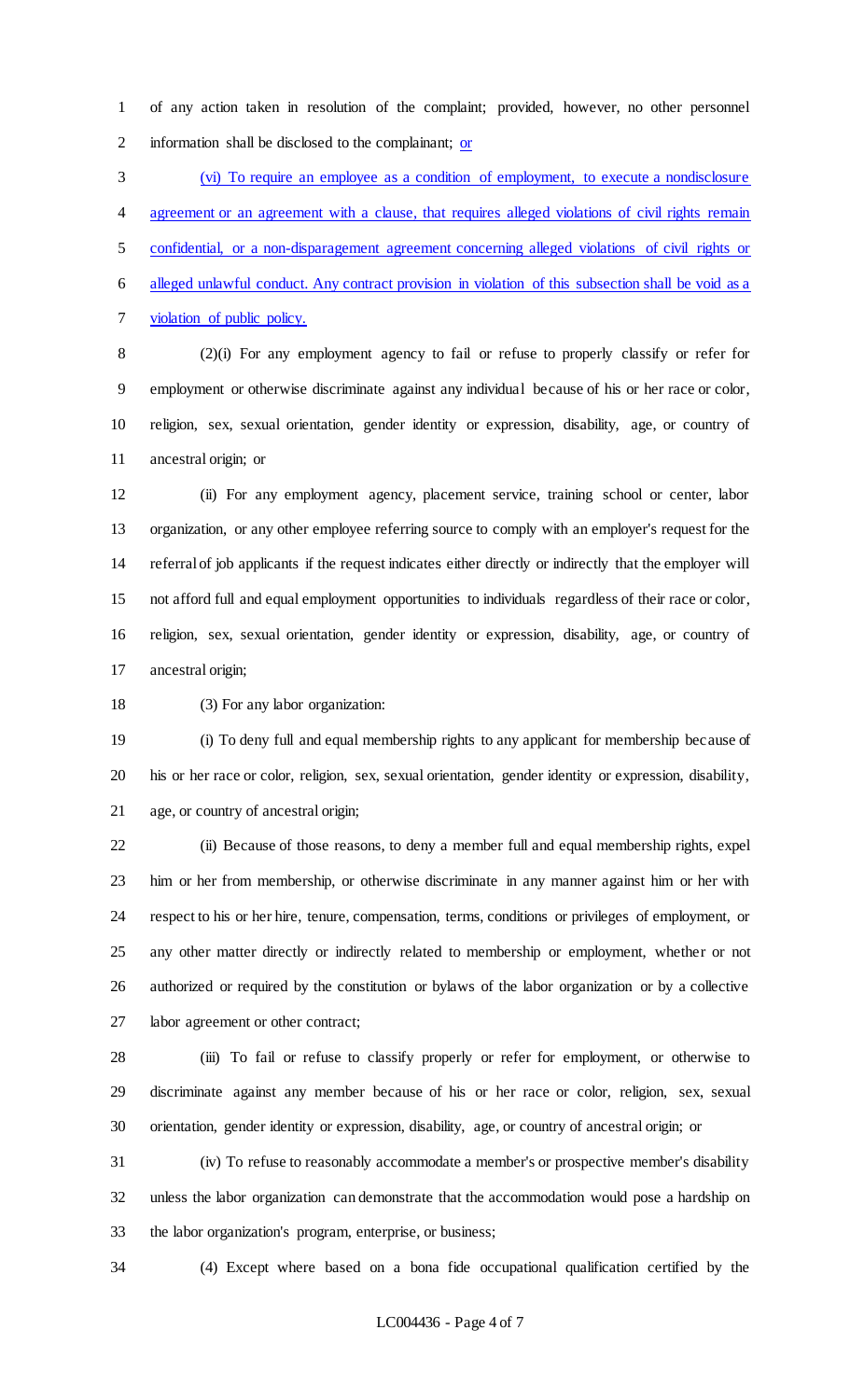commission or where necessary to comply with any federal mandated affirmative action programs, for any employer or employment agency, labor organization, placement service, training school or center, or any other employee referring source, prior to employment or admission to membership of any individual, to:

 (i) Elicit or attempt to elicit any information directly or indirectly pertaining to his or her race or color, religion, sex, sexual orientation, gender identity or expression, disability, age, or country of ancestral origin;

 (ii) Make or keep a record of his or her race or color, religion, sex, sexual orientation, gender identity or expression, disability, age, or country of ancestral origin;

 (iii) Use any form of application for employment, or personnel or membership blank containing questions or entries directly or indirectly pertaining to race or color, religion, sex, sexual orientation, gender identity or expression, disability, age, or country of ancestral origin;

 (iv) Print or publish or cause to be printed or published any notice or advertisement relating to employment or membership indicating any preference, limitation, specification, or discrimination based upon race or color, religion, sex, sexual orientation, gender identity or expression, disability, age, or country of ancestral origin; or

 (v) Establish, announce, or follow a policy of denying or limiting, through a quota system or otherwise, employment or membership opportunities of any group because of the race or color, religion, sex, sexual orientation, gender identity or expression, disability, age, or country of ancestral origin of that group;

 (5) For any employer or employment agency, labor organization, placement service, training school or center, or any other employee referring source to discriminate in any manner against any individual because he or she has opposed any practice forbidden by this chapter, or because he or she has made a charge, testified, or assisted in any manner in any investigation, proceeding, or hearing under this chapter;

 (6) For any person, whether or not an employer, employment agency, labor organization, or employee, to aid, abet, incite, compel, or coerce the doing of any act declared by this section to be an unlawful employment practice, or to obstruct or prevent any person from complying with the provisions of this chapter or any order issued pursuant to this chapter, or to attempt directly or indirectly to commit any act declared by this section to be an unlawful employment practice;

 (7) For any employer to include on any application for employment, except applications for law enforcement agency positions or positions related to law enforcement agencies, a question inquiring or to otherwise inquire either orally or in writing whether the applicant has ever been arrested, charged with or convicted of any crime; provided, that: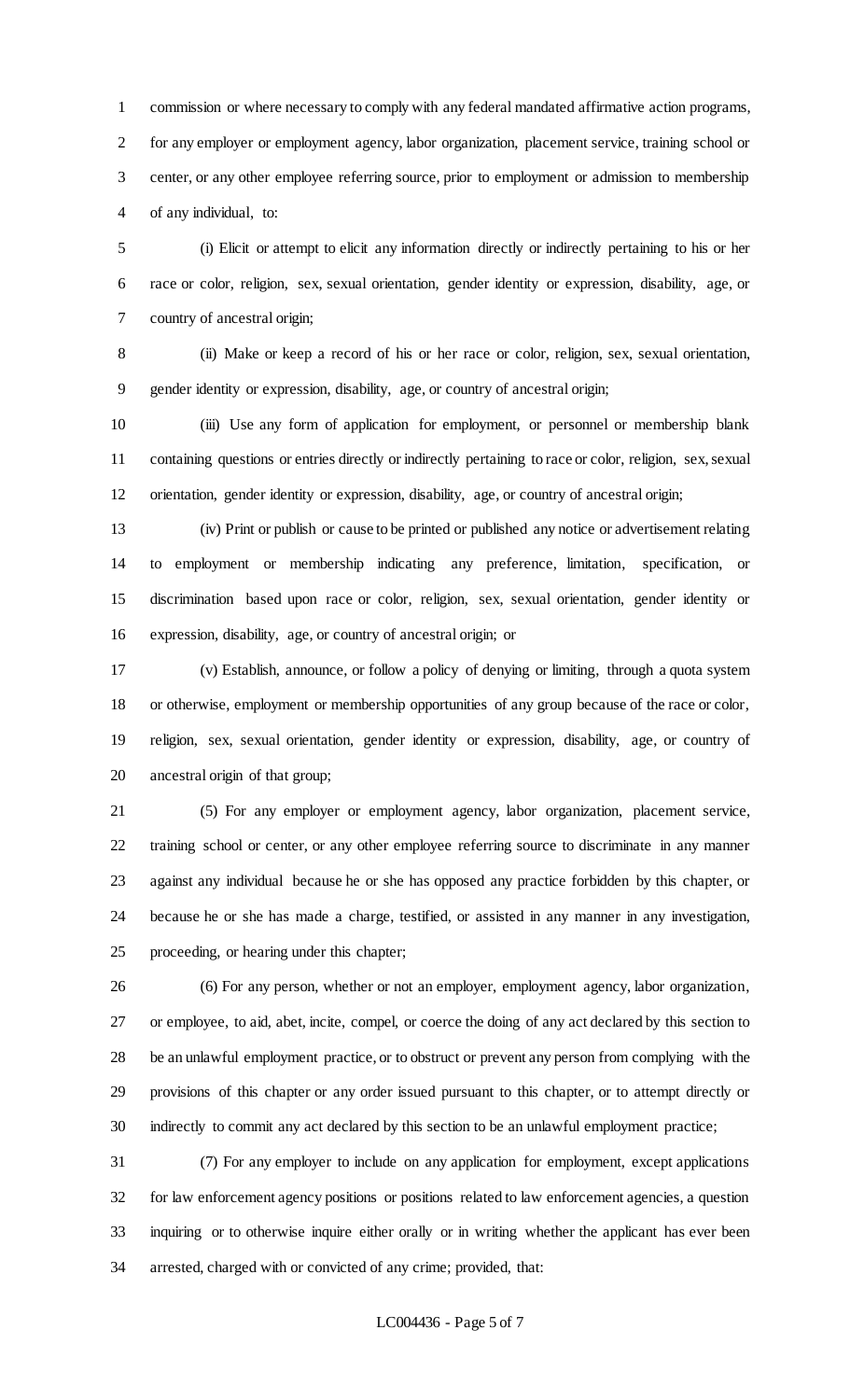(i) If a federal or state law or regulation creates a mandatory or presumptive disqualification from employment based on a person's conviction of one or more specified criminal offenses, an employer may include a question or otherwise inquire whether the applicant has ever been convicted of any of those offenses; or

 (ii) If a standard fidelity bond or an equivalent bond is required for the position for which the applicant is seeking employment and his or her conviction of one or more specified criminal offenses would disqualify the applicant from obtaining such a bond, an employer may include a question or otherwise inquire whether the applicant has ever been convicted of any of those offenses; and

 (iii) Notwithstanding, any employer may ask an applicant for information about his or her criminal convictions at the first interview or thereafter, in accordance with all applicable state and federal laws;

 (8)(i) For any person who, on June 7, 1988, is providing either by direct payment or by making contributions to a fringe benefit fund or insurance program, benefits in violation with §§ 28-5-6, 28-5-7 and 28-5-38, until the expiration of a period of one year from June 7, 1988 or if there is an applicable collective bargaining agreement in effect on June 7, 1988, until the termination of that agreement, in order to come into compliance with §§ 28-5-6, 28-5-7 and 28-5- 38, to reduce the benefits or the compensation provided any employee on June 7, 1988, either directly or by failing to provide sufficient contributions to a fringe benefit fund or insurance program.

 (ii) Where the costs of these benefits on June 7, 1988 are apportioned between employers and employees, the payments or contributions required to comply with §§ 28-5-6, 28-5-7 and 28- 5-38 may be made by employers and employees in the same proportion.

 (iii) Nothing in this section shall prevent the readjustment of benefits or compensation for reasons unrelated to compliance with §§ 28-5-6, 28-5-7 and 28-5-38.

SECTION 2. This act shall take effect upon passage.

#### ======== LC004436 ========

LC004436 - Page 6 of 7